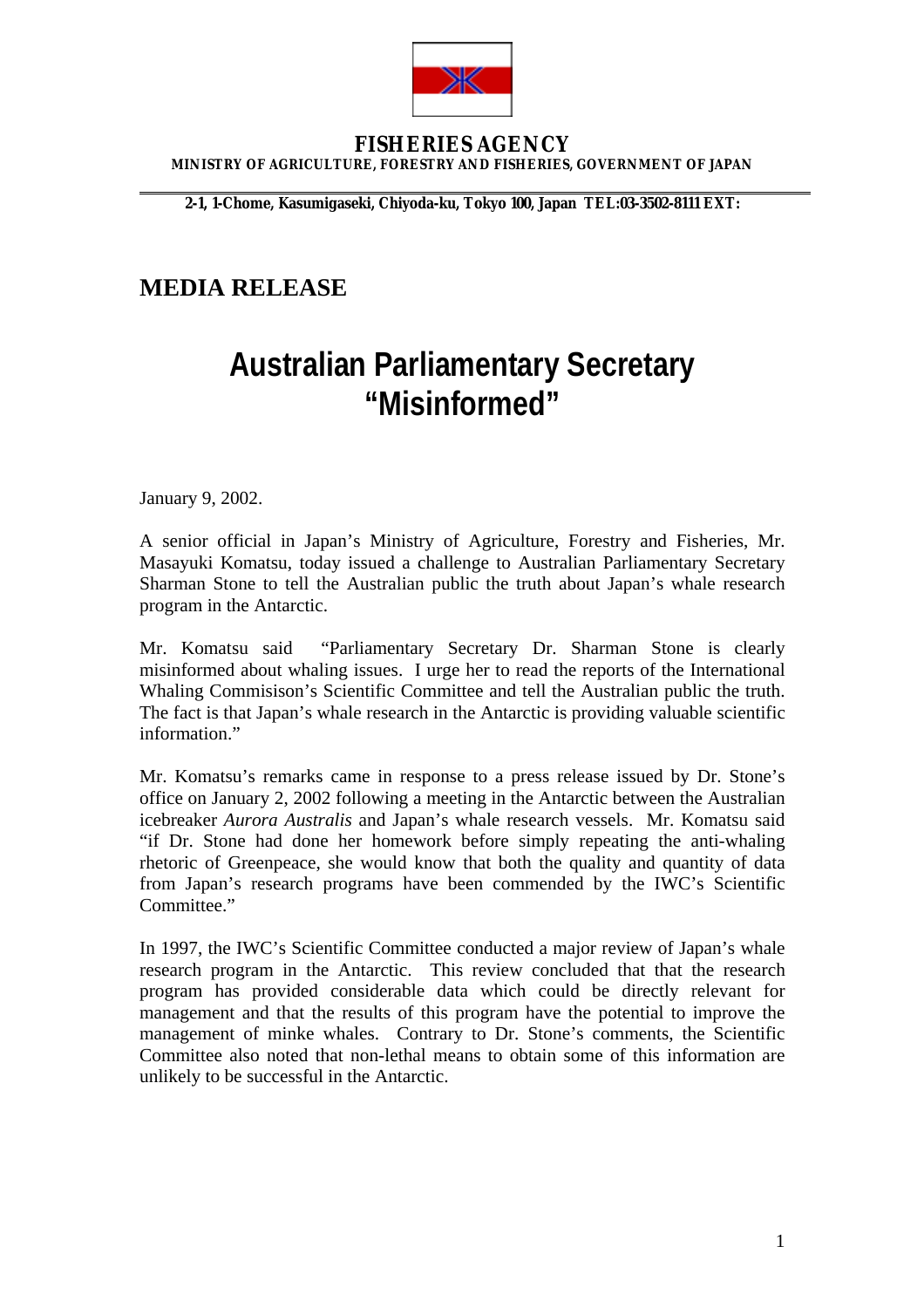Mr. Komatsu said "I don't know if the Australian public ever listens to parliamentary secretaries but if they did so on this occasion they were certainly misinformed. Dr. Stone's comments directly contradict the conclusions of the IWC's Scientific Committee." Mr. Komatsu also urged "Dr. Stone should also read the text of the International Convention for the Regulation of Whaling so that she would know that the reason whale meat ends up on Japanese dinner plates is because the Convention requires that the by-products of the research be processed." "This is simply a matter that valuable food resources should not be wasted" he added. Mr. Komatsu noted however that Dr. Stone did acknowledge that Japan's whale research program is perfectly legal under the Convention.

Mr. Komatsu explained that "historically, Australia, New Zealand and a number of other western countries decimated whales stocks only for their oil and wastefully dumped 90% of the whale carcass while Japan has a long tradition of fully using the animals caught without waste." "Further," he said "Australia is not doing any significant research on whales. They should understand that the management of all of our marine resources should be based on scientific findings and appreciate Japan's research as a significant contribution".

Mr. Komatsu explained that Japan's research program in the Antarctic began in 1987 in response to claims that there was insufficient scientific information on whales and that the program involves both lethal and non-lethal research techniques such as sighting surveys and biopsy sampling. "While certain information can be obtained through non-lethal means, other information requires sampling of internal organs such as ovaries, ear plugs and stomachs" he said.

Mr. Komatsu explained that while Australia has a position opposed to whaling, antiwhaling is not the majority world-view. In fact, in 1992, the UN Conference on Environment and Development (UNCED) held in Rio de Janeiro, reaffirmed the provisions of the Convention on the Law of the Sea, an agreement that permits whaling on the high seas, and explicitly rejected the efforts of anti-whaling nations to exclude whales from the list of resources open to sustainable use and development. Further, at both the 1997 and 2000 Conferences of the Parties to the Convention on International Trade in Endangered Species, more than half the countries present supported the controlled use of minke whales. Many fishing nations including Norway, China, Korea, Russia and Iceland, as well as many developing countries support the sustainable use of all marine resources (including whales) and research programs that provide for science based resource management decisions.

Mr. Komatsu noted that even Australia supported a resolution adopted by consensus at last year's meeting of the IWC to make the study of interactions between whale stocks and fisheries a matter of priority. Mr. Komatsu said "perhaps parliamentary secretary Stone doesn't understand that this means that we need to examine stomach contents of some number of whales".